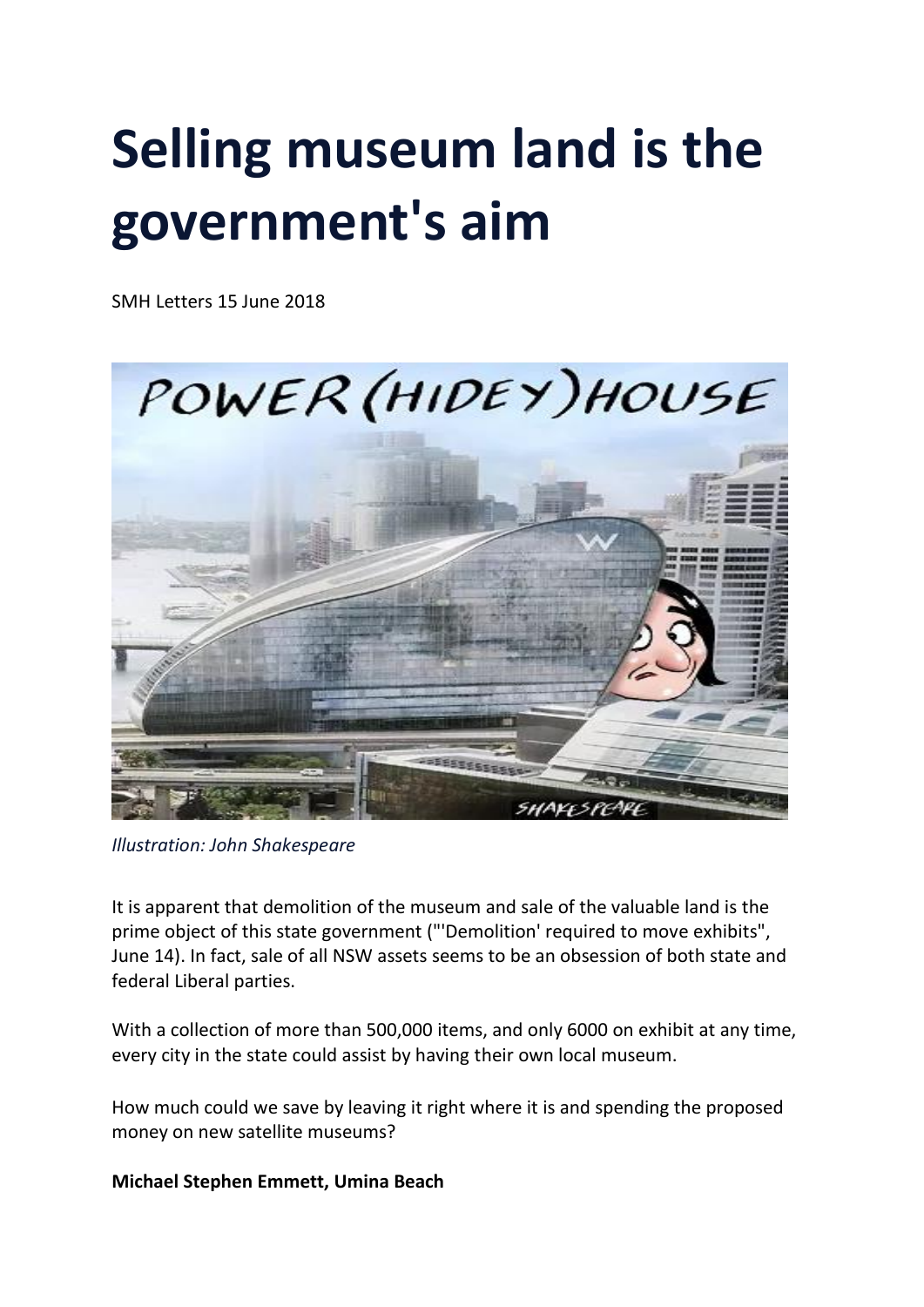I shook my head in disbelief about the \$65.7 million plus cost of moving the large, precious objects from their purpose-built home at the Powerhouse Museum to a new location at Parramatta, thinking of the old adage, "If it ain't broke, don't fix it". What a waste of taxpayers' money.

In March 2016, then premier Mike Baird said that the new museum in Parramatta could be "our answer to the Smithsonian". However, the Smithsonian in Washington DC. is not one, but 19 museums including the two campuses of the fabulous National Air and Space Museum.

So why can't our beloved Powerhouse Museum have two campuses, avoiding the need to move Locomotive No. 1, the Catalina flying boat and the other large objects?

#### **Dick Pollitt, Mosman**

Why can't this government abandon Baird's grand design and restore some sanity to what is really needed for Parramatta.

#### **Garry Horvai, Pennant Hills**

The destruction of the Powerhouse Museum is an act of cultural vandalism without comparison in the modern world. Rather than extend the collection over two iconic sites as has been done in London with the Tate and Tate Modern, or in the USA over several sites with the Smithsonian Institute, the NSW government has opted for ongoing debasement of the state's cultural, historical and environmental heritage.

What a soulless, vapid city politicians are creating. The old joke about a bridge and an opera house for sale is no longer funny. I expect to see them listed in Domain any day now.

#### **Marie-Louise Dreux, Petersham**

After all of the expense of the Darling Harbour revamp, the added attraction of a world class museum within easy walking distance of the hotels and the revamped area would make the museum a cash cow.

Does the government think tourists are going to get on a train or ferry out to Parramatta when the city is the centre of tourism?

## **Robin Humphrey, Springwood**